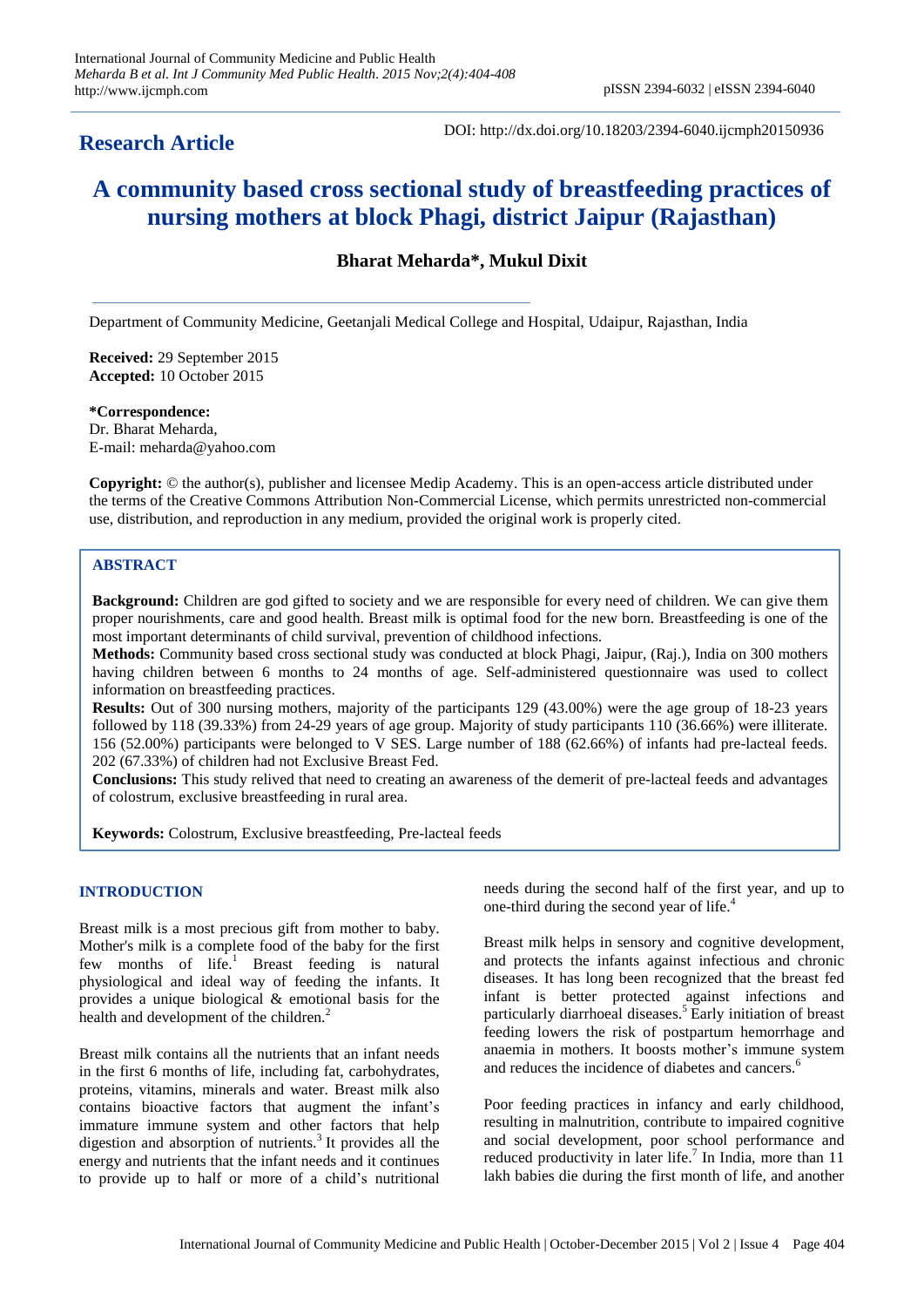5 lakh during 2 to 12 months of age. Neonatal mortality accounts for almost 40% of all under-five deaths and for nearly 60% of infant deaths.<sup>8</sup> Breastfeeding has been accepted as the most vital intervention for reducing infant mortality and ensuring optimal growth and development of children. More than 15% of child death could be averted in India by optimal breastfeeding practices.<sup>9</sup> Beneficial effects of breastfeeding depend on breastfeeding initiation, its duration, and the age at which the breast-fed child is weaned.<sup>10</sup>

In India, breastfeeding is culturally well accepted but inadequately practiced, partly due to ignorance. Lack of knowledge, prevailing misconceptions and cultural taboos significantly contribute to undesirable breastfeeding practices such as delayed initiation and discarding of colostrums.<sup>11</sup>

So, this study was done to know the breastfeeding practices of nursing mothers.

#### *Objectives*

- 1. To study the practice of breast feeding among mothers having child 6 months to 24 months.
- 2. To study the demographic and socio-economic factors associated with breast feeding practices.

#### **METHODS**

A community based cross-sectional study was carried out in block Phagi, district Jaipur (Rajasthan), India, after obtaining ethical clearance from Geetanjali University, Udaipur, Rajasthan. There are 8 primary health centres in the block Phagi. A house to house survey was conducted at randomly selected 3 PHC's areas and after selecting first house randomly then every fifth house was be visited till 300 nursing mothers with child age between 6 months to 24 months was covered by systematic random sampling. Consent was taken from the mothers for the participation in the study. Socio-economic, demographic information of the subjects and the practices of breastfeeding among participants was collected in pretested semi structured questionnaire. The collected data was entered in to the MS office and processed and analysed for percentages, proportions.

#### **RESULTS**

Out of 300 nursing mothers, majority of the participants 129 (43.00%) were from 18-23 years followed by 118 (39.33%) and 53 (17.66%) from age group of 24-29 years and >30 years respectively. Maximum age of study participant was 36 years. Majority of mothers 213 (71.00%) were belonged to Hindu religion followed by 58 (19.33%), 27 (9.00%) and 2 (0.66%) were belonged to Muslim, Jain and Christian religion respectively. 160 (53.33), 103 (34.33), 21 (7.00%) and 16 (5.33) participants were belonged to general, OBC, SC and ST caste respectively. 178 (59.33%) were from the joint family and 122 (40.66%) were nuclear family. Majority of study participants 110 (36.66%) were illiterate, 75  $(25.00\%)$  were had primary education, 54  $(18.00\%)$  were had secondary education, 43 (14.33%) were had higher secondary education and only 18 (6.00%) participants were had education graduate and above. In the present study, majority of the study subjects 156 (52.00%) were from class V SES followed 71 (23.66%) from class IV, 39 (13.00%) from class III, 23 (7.66%) from class II and 11 (3.66%) from class I respectively.

Out of total 300 children, 157 (52.33%) were males and 143 (47.66%) were females. 286 (95.33%) of the study subjects have ever breastfed their infants, of which 149 (49.66%) and 137 (45.66%) infants were male and female respectively. Large number of 118 (62.66%) of infants had pre-lacteal feeds of which 97 (32.33%) and 91 (30.33%) male and female infants had pre-lacteal feeds respectively. 62 (20.66%) newborns had breast feed within first hour of life, out of which 33 (11.00%) male child and 29 (9.66%) female child. 66 (22.00%) newborns had received breast feed within one hour to six hours. Majority of the 138 (46.00%) newborns had received breastfeed after 24 hours. 66 (22.00%) newborns had not received colostrum of which 37 (12.33%) male and 29 (9.66%) female child had not received colostrum. 202 (67.33%) of children had not exclusive breast feeding, out of which 107 (35.66%) male and 95 (31.66%) female child.

#### **DISCUSSION**

Breastfeeding has many benefits for the both mother and infant. Breast milk has nutrients which are required for infant for his first six months of life. It is also noted that breastfeeding is highly influenced with higher intelligence quotient  $(\overline{IQ})$  in children.<sup>12</sup> Breastfeeding is nearly common all over in India. 95.70% and 96.00% of children have ever been breastfed in India and Rajasthan respectively.<sup>13</sup> 93.60% children were ever breastfed study done by Vyas S et al.<sup>14</sup> This is similar to present study 95.33%, where 49.66% of male child and 45.66% of female child had ever breast fed.

Something other than breast milk called pre-lacteal feeds, like glucose water, honey, ghutti, animal milk, or powdered milk. Pre-lacteal feeds are harmful to new born and it can cause diarrhoea. 46.90% and 42.10% of infants had given pre-lacteal feeds study done by Goswami and Das et al respectively.<sup>15,16</sup> This is similar to present study 62.66% where 32.33% of male child and 30.33% of female child had given pre-lacteal feeds. These practices were due to low level of education status in mothers. In present study 61.66 mothers were belonged to illiterate and below primary level of education. So literacy plays a very important role to understand demerit of pre‑lacteal feeding.

Breastfeeding must be started as early as possible in newborns, avoiding delay beyond an hour. The method of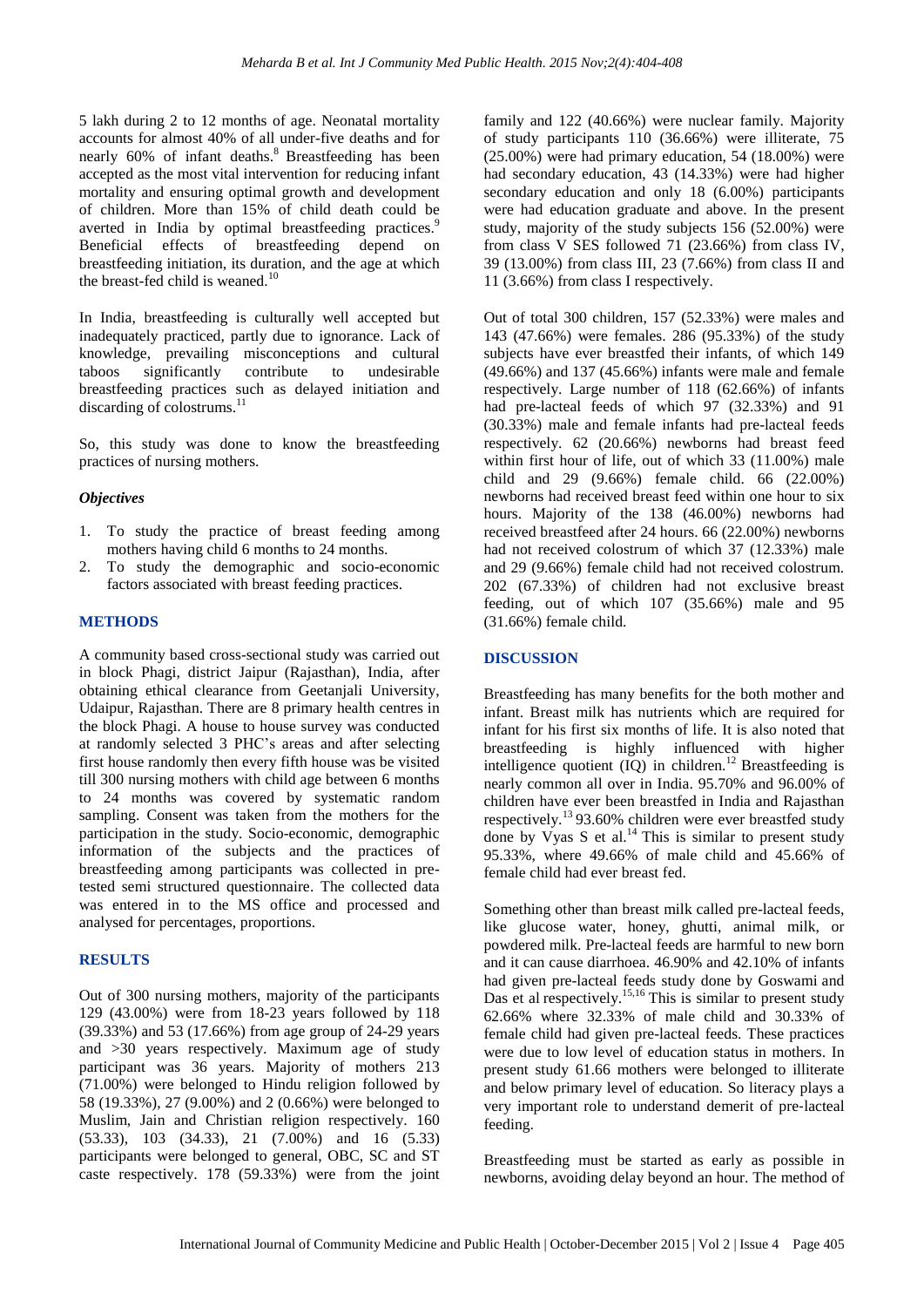"Breast Crawl" can be adopted for early initiation.<sup>17</sup> Early initiation of breastfeeding is supported for a many of reasons. Oxytocin release due to suckling so its helps the contraction of the uterus and early contraction of uterus can prevent haemorrhage after delivery of baby. Late initiation of breastfeeding is a major cause of giving Prelacteal feeds. This study shows that delayed breastfeeding (more than 1hr of delivery) is still practiced. 79.34% of infant had breastfed after 1 hour this observation were similar to 58.10% DLHS-3 Rajasthan.<sup>18</sup> 46.00% of the infant had breastfed after 24 hours. Similar results 52.78% were observed in a study done by Vyas S et al and data for India of NFHS-3 shows 44.70%.<sup>13,14</sup> Practice of delay initiation of breast feeding may be due to illiteracy, customs & beliefs, less milk secretion and inadequately motivated mothers for early initiation of breastfeeding.

Colostrum is thick and yellowish or clear in colour and produced by lactating mothers just after delivery of baby for some days. It contains vitamin A and antibodies. About 78.00% of mothers fed colostrum to their child, which is a good practice. Similar observations were reported 84.60% by Syed E. Mahmood et al and 78.40% by Rahul H Dandekar et al.<sup>19,20</sup> The most common reason for discarding colostrum was their belief of that colostrum is wasted feed.

|  |  |  | Table 1: Distribution of study subjects according to according to socio demographic profile (n=300). |
|--|--|--|------------------------------------------------------------------------------------------------------|
|  |  |  |                                                                                                      |

| Socio demographic profile                                                         | <b>Male child</b><br>No. % | <b>Female child</b><br>No. % | <b>Total</b><br>No. % |  |  |
|-----------------------------------------------------------------------------------|----------------------------|------------------------------|-----------------------|--|--|
| Age of study subjects                                                             |                            |                              |                       |  |  |
| $18 - 23$ years                                                                   | 67(22.33)                  | 62(20.66)                    | 129 (43.00)           |  |  |
| $24 - 29$ years                                                                   | 60(20.00)                  | 58 (19.33)                   | 118 (39.33)           |  |  |
| $\geq$ 30 years                                                                   | 30 (10.00)                 | 23 (07.66)                   | 53 (17.66)            |  |  |
| Total                                                                             | 157 (52.33)                | 143 (47.66)                  | 300 (100)             |  |  |
| Religion of study subjects                                                        |                            |                              |                       |  |  |
| Hindu                                                                             | 109(36.33)                 | 104 (34.66)                  | 213 (71.00)           |  |  |
| Muslim                                                                            | 31 (10.33)                 | 27 (09.00)                   | 58 (19.33)            |  |  |
| Christian                                                                         | 0(0.00)                    | 2(00.66)                     | 2(00.66)              |  |  |
| Jain                                                                              | 17 (05.66)                 | 10(03.33)                    | 27(09.00)             |  |  |
| Total                                                                             | 157 (52.33)                | 143 (47.66)                  | 300 (100)             |  |  |
| Caste of study subjects                                                           |                            |                              |                       |  |  |
| General                                                                           | 83 (27.66)                 | 77 (25.66)                   | 160 (53.33)           |  |  |
| <b>OBC</b>                                                                        | 53 (17.66)                 | 50(16.66)                    | 103 (34.33)           |  |  |
| SC                                                                                | 12(4.00)                   | 9(3.00)                      | 21(7.00)              |  |  |
| <b>ST</b>                                                                         | 9(3.00)                    | 7(2.33)                      | 16(5.33)              |  |  |
| Total                                                                             | 157 (52.33)                | 143 (47.66)                  | 300 (100)             |  |  |
| Family Type of study subjects                                                     |                            |                              |                       |  |  |
| Nuclear                                                                           | 55 (18.33)                 | 67(22.33)                    | 122 (40.66)           |  |  |
| Joint                                                                             | 102 (34.00)                | 76 (25.33)                   | 178 (59.33)           |  |  |
| Total                                                                             | 157 (52.33)                | 143 (47.66)                  | 300 (100)             |  |  |
| <b>Education Status of study subjects</b>                                         |                            |                              |                       |  |  |
| Illiterate                                                                        | 64 (21.33)                 | 46 (15.33)                   | 110 (36.66)           |  |  |
| Primary                                                                           | 37 (12.33)                 | 38 (12.66)                   | 75 (25.00)            |  |  |
| Secondary                                                                         | 25(8.33)                   | 29 (9.66)                    | 54 (18.00)            |  |  |
| Higher secondary                                                                  | 24 (8.00)                  | 19(6.33)                     | 43 (14.33)            |  |  |
| Graduate and above                                                                | 7(2.33)                    | 11(3.66)                     | 18(6.00)              |  |  |
| Total                                                                             | $\overline{157(52.33)}$    | 143 (47.66)                  | 300 (100)             |  |  |
| Socioeconomic Status of study subjects (Revised BG Prasad's classification 2014). |                            |                              |                       |  |  |
| Class I (Rs.5571 and above)                                                       | 7(2.33)                    | 4(1.33)                      | 11(3.66)              |  |  |
| Class II (Rs.2786-5570)                                                           | 9(3.00)                    | 14(4.66)                     | 23(7.66)              |  |  |
| Class III (Rs.1671-2785)                                                          | 17(5.66)                   | 22(7.33)                     | 39 (13.00)            |  |  |
| Class IV (Rs.836-1670)                                                            | 38(12.66)                  | 33 (11.00)                   | 71 (23.66)            |  |  |
| Class V (Below Rs.836)                                                            | 86 (28.66)                 | 70 (23.33)                   | 156 (52.00)           |  |  |
| Total                                                                             | 157 (52.33)                | 143 (47.66)                  | 300 (100)             |  |  |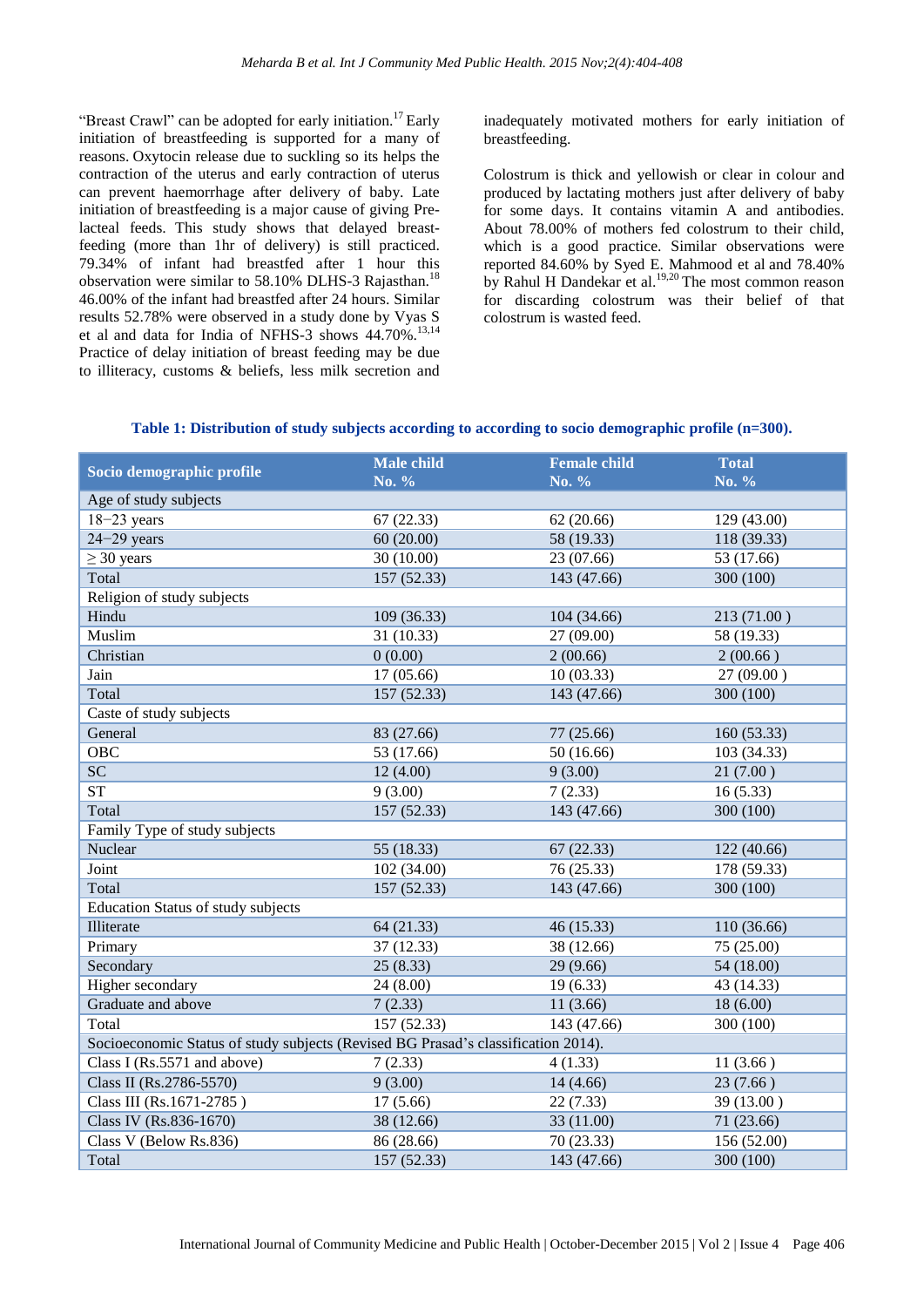#### **Table 2: Distribution of study subjects according to ever had breastfed to their children (n=300).**

| Ever<br><b>breastfed</b> | <b>Male child</b><br>No. $\%$ | <b>Female child</b><br>No. $\%$ | <b>Total</b><br>No. $\%$ |
|--------------------------|-------------------------------|---------------------------------|--------------------------|
| Yes                      | 149 (49.66)                   | 137 (45.66)                     | 286<br>(95.33)           |
| No                       | 8(2.66)                       | 6(2.00)                         | 14 (4.66)                |
| Total                    | 157 (52.33)                   | 143 (47.66)                     | 300 (100)                |
|                          |                               |                                 |                          |

 $\gamma$ 2 = 0.13; df = 1; p = 0.71

#### **Table 3: Distribution of study subjects according to pre**‑**lacteal feed given to their Children (n=300).**

| <b>Pre-lacteal</b><br>feeds given to<br>the newborn | <b>Male</b> child<br>No. $\%$ | <b>Female child</b><br>No. $%$ | <b>Total</b><br>No. $%$ |
|-----------------------------------------------------|-------------------------------|--------------------------------|-------------------------|
| Yes                                                 | 97<br>(32.33)                 | 91 (30.33)                     | 188<br>(62.66)          |
| N <sub>0</sub>                                      | 60<br>(20.00)                 | 52 (17.33)                     | 112<br>(37.33)          |
| Total                                               | 157 (52.33)                   | 143 (47.66)                    | 300<br>(100)            |
|                                                     |                               |                                |                         |

 $\chi$ 2 = 0.11; d f = 1; p = 0.74

#### **Table 4: Distribution of study subjects according to initiation breastfeeding their Children (n= 300).**

| <b>Initiation of</b><br><b>Breast</b><br>feeding | <b>Male child</b><br>No. $\%$ | <b>Female child</b><br>No. $%$ | <b>Total</b><br>No. $\%$ |
|--------------------------------------------------|-------------------------------|--------------------------------|--------------------------|
| $<$ 1 Hours                                      | 33 (11.00)                    | 29(9.66)                       | 62(20.66)                |
| 1 hours to 6<br>hours                            | 35 (11.66)                    | 31 (10.33)                     | 66<br>(22.00)            |
| 7 hours to 24<br>hours                           | 12(4.00)                      | 8 (2.66)                       | 20(6.66)                 |
| $>24$ hours                                      | 69 (23.00)                    | 69 (23.00)                     | 138<br>(46.00)           |
| Not breast<br>fed                                | 8(2.66)                       | 6(2.00)                        | 14 (4.66)                |
| Total                                            | 157<br>(52.33)                | 143 (47.66)                    | 300<br>(100)             |
| $\sim$<br>$0.02 \pm 1.0$                         | $\Omega$ $\Omega$ 1           |                                |                          |

 $\gamma$ 2 = 0.93; d f = 4; p = 0.91

Babies who have only breast milk for 4-6 months are less sick than babies who eat other foods. Babies who feed exclusive breast feeding till 6 months they were less prone to suffering from infectious diseases. Only 32.66 mothers exclusively breast fed their babies up to 6 months. This similar to NFHS-3, 36.30% in rural area of Rajasthan and in study 28.43% done by Wadde SK et al.<sup>13,21</sup> Many mothers feed water to babies within first four months of his life so it was noted that exclusive breast feeding was very low due to lower level of education and social myths.

#### **Table 5: Distribution of study subjects according to colostrum feed to their children (n= 300).**

| <b>Colostrum</b>            | <b>Male child</b><br>No. $\%$ | <b>Female child</b><br>No. $\%$ | <b>Total</b><br>$N_0$ , % |  |
|-----------------------------|-------------------------------|---------------------------------|---------------------------|--|
| Fed                         | 120(40.00)                    | 114 (38.00)                     | 234<br>(78.00)            |  |
| Not fed                     | 37(12.33)                     | 29 (9.66)                       | 66 (22.00)                |  |
| Total                       | 157 (52.33)                   | 143 (47.66)                     | 300 (100)                 |  |
| $.2 \t0.47.11 \t1.2 \t0.40$ |                               |                                 |                           |  |

 $\chi$ 2 = 0.47; df = 1; p = 0.49

#### **Table 6: Distribution of children's according to duration of exclusive breast feeding (n=300).**

| <b>Exclusive</b><br><b>Breast</b><br><b>Feeding</b> | <b>Male child</b><br>$N0. \%$ | <b>Female child</b><br>No. $\%$ | <b>Total</b><br>No. $\%$ |  |
|-----------------------------------------------------|-------------------------------|---------------------------------|--------------------------|--|
| Fed                                                 | 50 (16.66)                    | 48(16.00)                       | 98 (32.66)               |  |
| Not fed                                             | 107 (35.66)                   | 95 (31.66)                      | 202<br>(67.33)           |  |
| Total                                               | 157 (52.33)                   | 143 (47.66)                     | 300 (100)                |  |
| $\gamma$ 2 = 0.10; d f = 1; p = 0.75                |                               |                                 |                          |  |

#### **CONCLUSION**

This study revealed that large no of infants had prelacteal fed, only 20.66% of mothers fed their child within one hour of delivery and 67.33% of children had not exclusively breast feeding. Thus policy makers should do emphasize on more IEC activity in females. Health programme for breast feeding like baby friendly hospital initiative must be implemented at the at village level by the ANM, ASHA, AWW and other health agency. This programme should be strictly monitored by administrative agencies under the NRHM. Celebrates MCHN day in a month as a breastfeeding day to increase the awareness and promote the breastfeeding.

#### **ACKNOWLEDGEMENTS**

Authors acknowledge the great helps perceived from the scholars, whose articles are noted and used in references of this article. The authors of this article are also grateful to editors, publishers, and authors whose literature for this article has been reviewed and discussed.

*Funding: No funding sources Conflict of interest: None declared Ethical approval: The study was approved by the Institutional Ethics Committee*

#### **REFERENCES**

1. Hiregoudar V, Hemagiri K, Goud G. Breast feeding practices in Bellary, Karnataka: A hospital based study. J Pub Health Med Res. 2013;1(2):76-80.